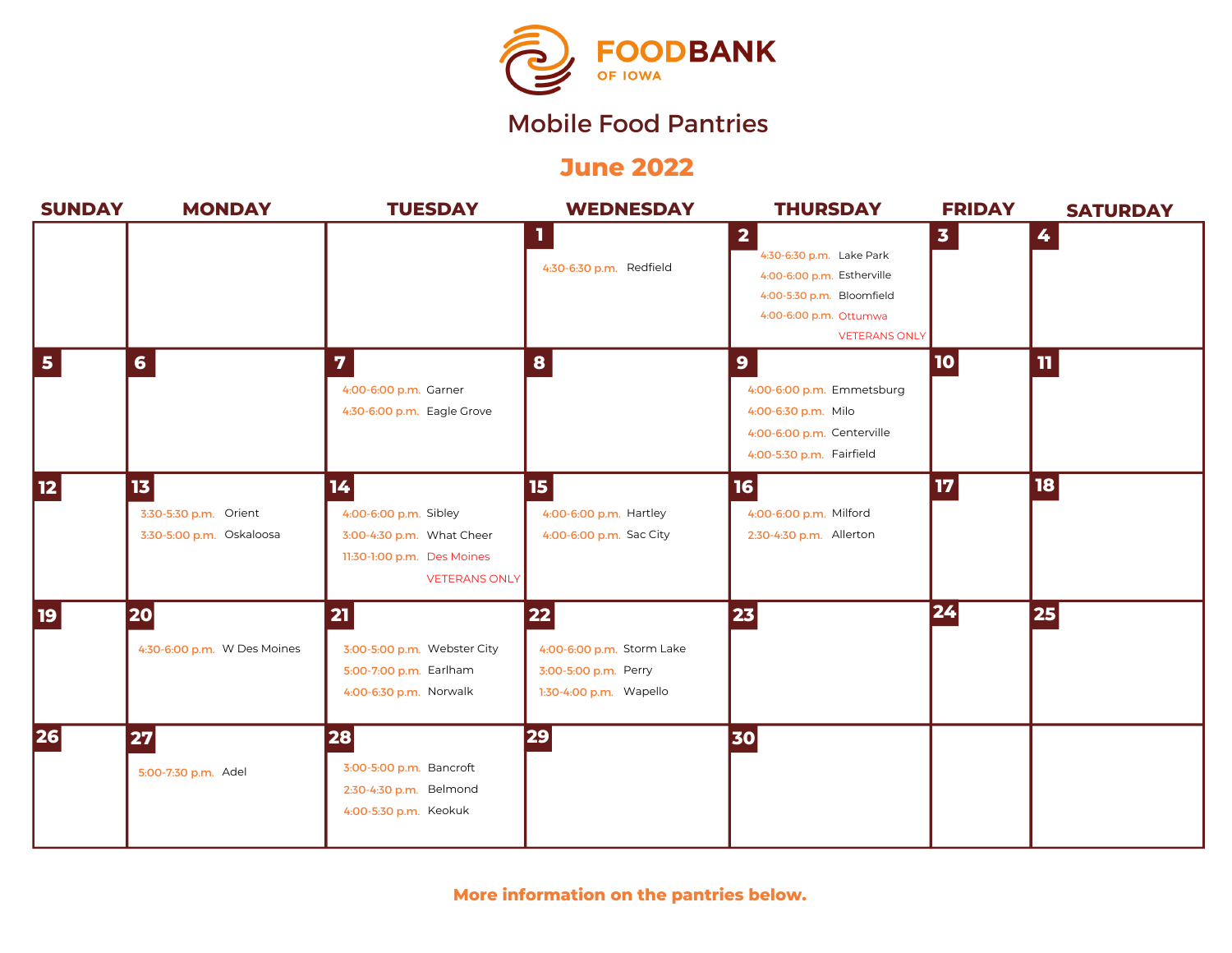## **June 2022**

#### **Alliant Energy Operations Center**

**719 N. 18th Street Centerville, IA**

#### **American Legion**

**137 South Chestnut Avenue Earlham, IA**

## **Apostolic Christian Church**

**19420 Lilac Avenue Bloomfield, IA**

#### **Bancroft**

**212 E. Center Bancroft, IA**

#### **Centennial Building**

**101 S. Central Avenue Allerton, IA**

## **Christian Reformed Church 115 Maple Drive Sibley, IA**

## **Crossroads Church 1200 60th Street**

**West Des Moines, IA**

## **Dallas County Hospital**

**610 10th Street Perry, IA**

### **Des Moines (Veterans Only) Parking lot at 2309 Euclid Avenue Des Moines, IA**

**Downtown Church 2105 N Avenue Milford, IA**

## **Estherville 2014 Central Avenue Estherville, IA**

**First Presbyterian Church 1220 S Market Street Lake Park, IA**

## **Garner United Methodist Church**

**885 Maben Avenue Garner, IA**

#### **Grace Baptist Church**

**2801 17th Street Emmetsburg, IA**

#### **Grace Evangelical Free Church**

**1220 S Commercial Avenue Eagle Grove, IA**

## **Keokuk**

**1578 Hilton Road Keokuk, IA**

#### **Milo Community Center**

**113 Main Street Milo, IA**

#### **Nazarene Family Center**

**N 6th and West Briggs Avenue Fairfield, IA**

## **New Hope Church**

**25712 290th Street Adel, IA**

## **New Opportunities 1710 W Main Street Sac City, IA**

**Norwalk Christian Church 701 Main Street Norwalk, IA**

## **Ottumwa (Veterans Only) 1110 N. Quincy Avenue (behind Quincy Place Mall) Ottumwa, IA**

#### **Redfield City Hall**

**808 1st Street Redfield, IA**

#### **Southern Iowa Fairgrounds**

**615 N I Street Oskaloosa, IA**

#### **Storm Lake**

**701 Seneca St. Suite #1 Storm Lake, IA**

#### **Trinity Lutheran Church 304 3rd Avenue**

**Belmond, IA**

### **Trinity United Church of Christ 140 N. Fifth Avenue E. Hartley, IA**

## **United Methodist Church**

**124 South Maple Orient, IA**

## **Wapello**

**317 N Water Street Wapello, IA**

## **Webster City 1610 Collins Street Webster City, IA**

### **What Cheer 106 E Broadway Street What Cheer, IA**



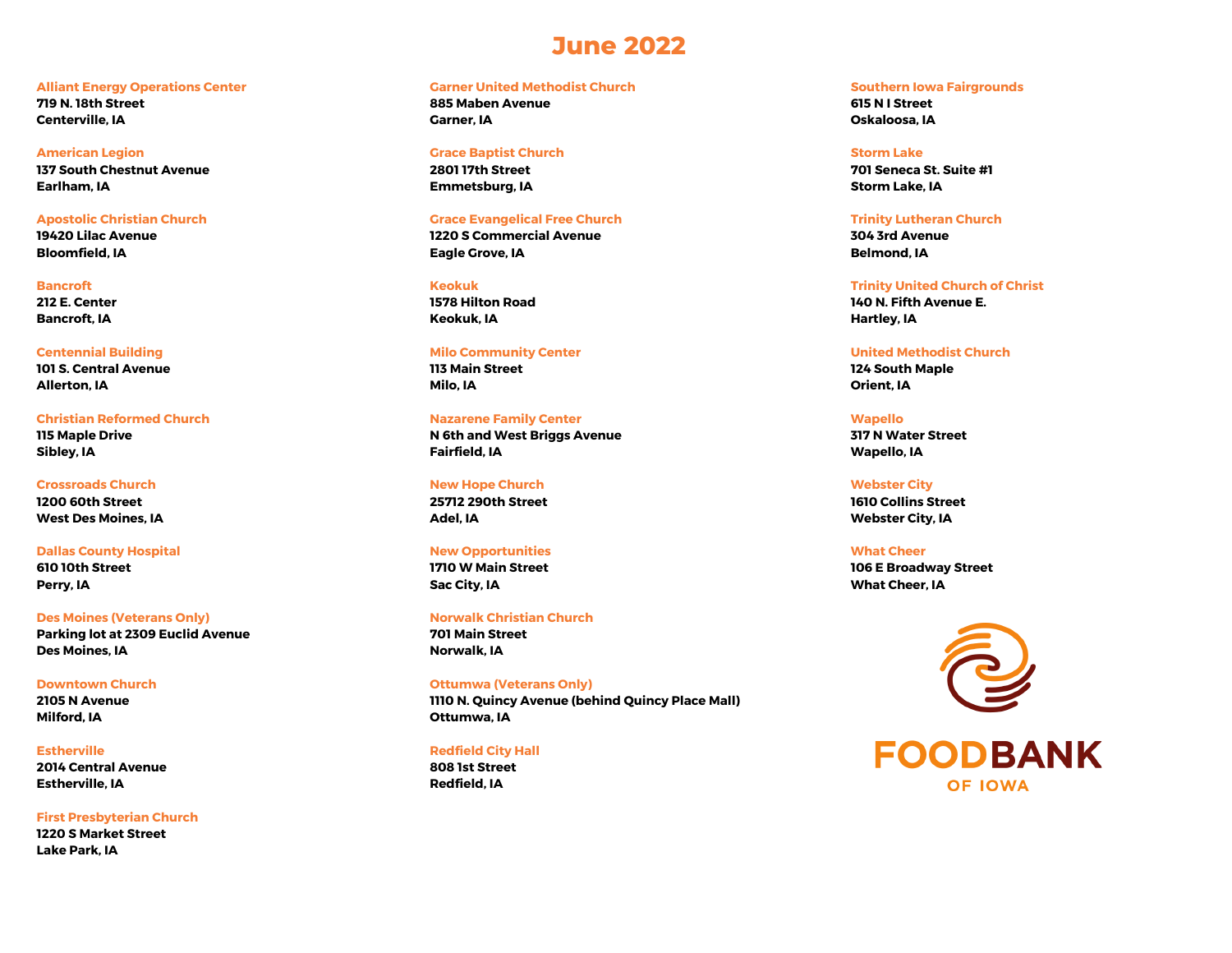

# Mobile Food Pantries

**July 2022**

| <b>SUNDAY</b>   | <b>MONDAY</b>                                                                               | <b>TUESDAY</b>                                                                                                 | <b>WEDNESDAY</b>                                                                              | <b>THURSDAY</b>                                                                                                                                                                                 | <b>FRIDAY</b>         | <b>SATURDAY</b>             |
|-----------------|---------------------------------------------------------------------------------------------|----------------------------------------------------------------------------------------------------------------|-----------------------------------------------------------------------------------------------|-------------------------------------------------------------------------------------------------------------------------------------------------------------------------------------------------|-----------------------|-----------------------------|
|                 |                                                                                             |                                                                                                                |                                                                                               |                                                                                                                                                                                                 | 1.                    | $\mathbf{2}$                |
| $\mathbf{3}$    | 4                                                                                           | 5<br>4:00-6:00 p.m. Garner<br>4:00-5:30 p.m. Fairfield<br>4:30-6:00 p.m. Eagle Grove                           | $6\phantom{a}$<br>4:30-6:30 p.m. Redfield                                                     | 4:00-5:30 p.m. Bloomfield<br>7<br>4:30-6:30 p.m. Lake Park<br>4:00-6:00 p.m. Estherville<br>4:00-6:00 p.m. Panora<br>4:00-6:00 p.m. Swea City<br>4:00-6:00 p.m. Ottumwa<br><b>VETERANS ONLY</b> | 8                     | $\mathbf{9}$                |
| <b>10</b>       | $\mathbf{n}$<br>3:30-5:30 p.m. Orient<br>4:30-5:30 p.m. Audubon<br>3:30-5:00 p.m. Oskaloosa | 12<br>3:00-4:30 p.m. What Cheer<br>4:00-6:00 p.m. Sibley<br>11:30-1:00 p.m. Des Moines<br><b>VETERANS ONLY</b> | 13<br>4:30-6:00 p.m. Humboldt                                                                 | 14<br>4:00-6:00 p.m. Centerville<br>5:00-7:00 p.m. Emmetsburg                                                                                                                                   | $\boldsymbol{15}$     | 16                          |
| 17 <sub>2</sub> | <b>18</b><br>4:30-6:00 p.m. W Des Moines<br>4:00-6:00 p.m. Paullina                         | 19<br>3:00-5:00 p.m. Webster City<br>5:00-7:00 p.m. Earlham<br>4:15-6:15 p.m. Hartford                         | <b>20</b><br>4:00-6:00 p.m. Hartley                                                           | 21<br>4:30-6:30 p.m. Milford<br>2:30-4:30 p.m. Allerton                                                                                                                                         | $\boxed{\mathbf{22}}$ | 23<br>8:30-10:30 a.m. Perry |
| 24              | 25<br>5:00-7:30 p.m. Adel                                                                   | 26<br>3:00-5:00 p.m. Bancroft<br>2:30-4:30 p.m. Belmond                                                        | <b>27</b><br>4:00-6:00 p.m. Storm Lake<br>1:30-4:00 p.m. Wapello<br>4:30-6:00 p.m. Pocahontas | <b>28</b><br>4:30-6:30 p.m. Rockwell City<br>4:30-6:00 p.m. Jewell                                                                                                                              | 29                    | 30                          |

**More information on the pantries below.**